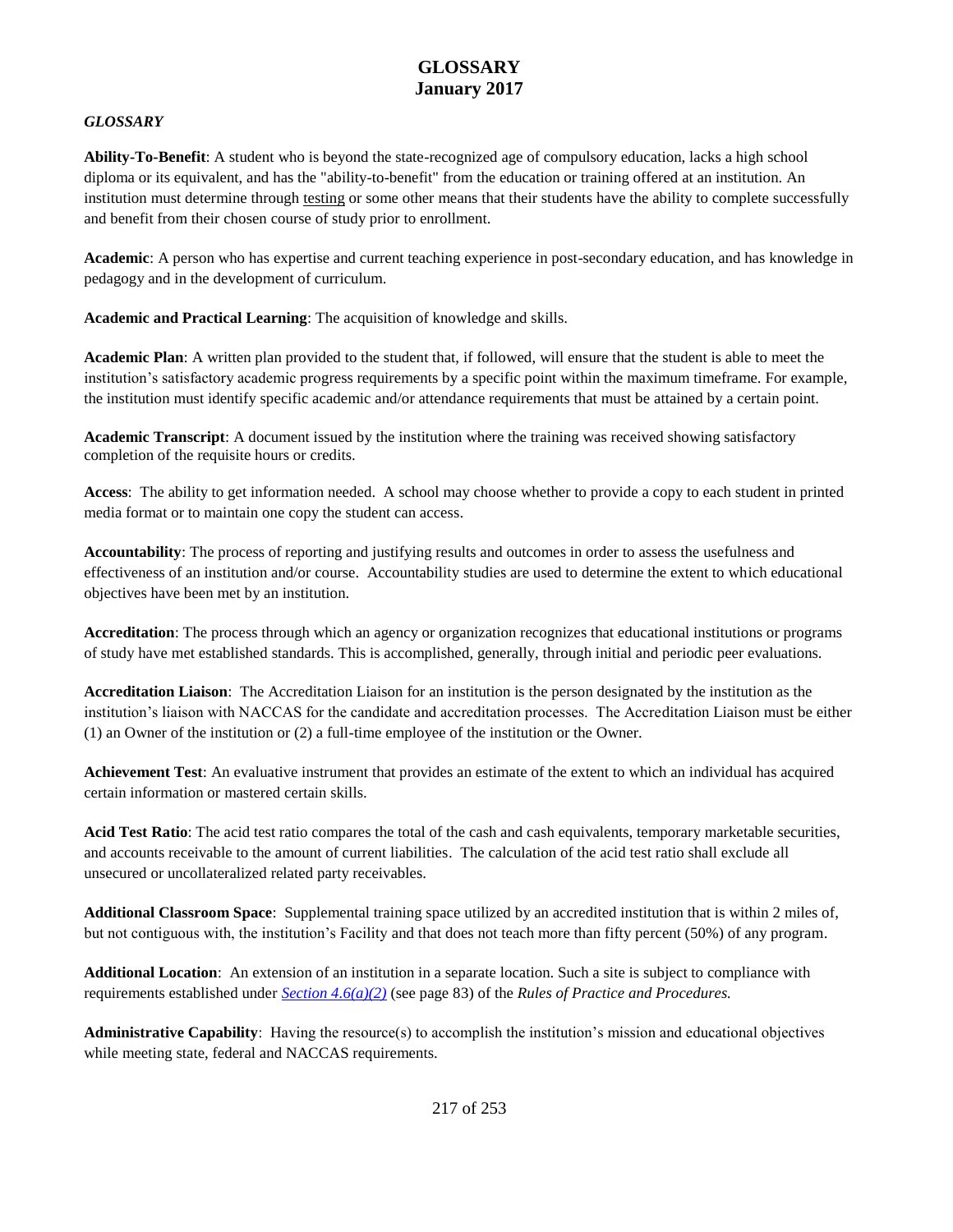**Administrative Capacity**: The ability of the institution to have adequate staff to perform the necessary functions to accomplish the institution's mission and educational objectives while meeting state, federal and NACCAS requirements.

**Admission Procedure**: The process through which a determination is made as to whether an applicant has met enrollment standards with respect to age, educational level, course prerequisites, satisfactory grade on applicable entrance examinations and other requirements established by the institution.

**Adverse Actions**: Adverse Actions are denial of initial accreditation, withdrawal of accreditation, and non-approval of changes under *Part 4* (see page 81) of these *Rules*.

**Advertising**: The institution's name, letterhead, public disclosures, publications, public information releases, advertisements, published notices, public statements, recruitment practices, promotional practices, materials disseminated and disclosures made by its agents or representatives.

**Advising**: The process of assisting students to understand their capabilities and interests by providing academic support and guidance throughout the program*.*

**Advisory Committee**: A committee composed of employers (at least one of whom is not otherwise affiliated with the institution; a single individual is acceptable provided the individual qualifies to effectively comment on all disciplines offered by the institution) and may include other industry representatives, students, staff, graduates, and consumers, with emphasis placed on employers in the fields of study for which the institution prepares graduates. The focus of the committee should be curriculum, facilities and equipment, and institutional outcomes. NOTE: Institutions offering an instructor training program are not required to include a competitor on their Advisory Committee.

**Affiliated Institution**: An institution that is not accredited by NACCAS, but that is under the same ownership as one or more NACCAS-accredited institutions. The ownership and control of the affiliated school must be identical to that of the accredited school.

**Alumni/ae**: Male/female graduates or former students of the institution.

**Annually**: Within the calendar year unless otherwise prescribed by NACCAS Policies, Rules or Standards.

**Annual Report**: A written declaration concerning the administrative capability and educational effectiveness of an accredited institution, submitted to NACCAS each calendar year.

**Appealable Action**: The term "Appealable Action" means an action appealable under these Rules. "Appealable Actions" are (i) Adverse Actions and (ii) removal from candidate status.

**Aptitude Test**: An evaluative instrument that provides an estimate of an individual's ability to learn if appropriate education or training is provided.

**Articulation Agreement**: An agreement between institutions that determines how coursework completed at one institution will receive credit towards completion of an academic course or program at another institution.

**Assignment**: Organized material to be studied and/or a task to be performed by a student; generally according to required techniques and principles, and subject to evaluation by the institution.

**Assurance**: One way of ascertaining the extent to which an institution complies with established standards and requirements through consultation and discussion with students and management and instructional staff. Specific criteria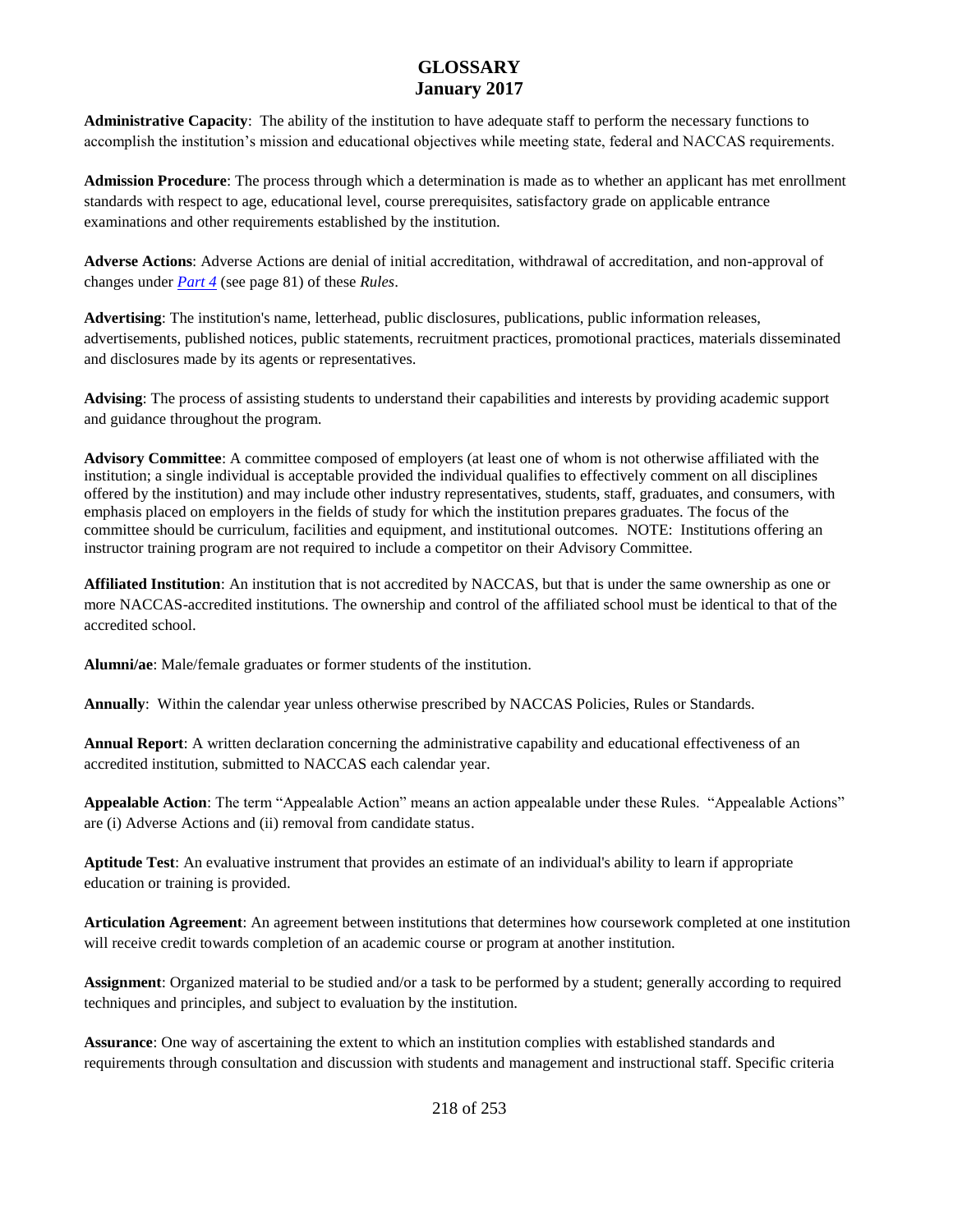that may be met through assurances to team members are designated "A" on the *Standards and Criteria* (see page 5) document.

**Attrition Rate**: Percentage of students from a fixed sample that fails to complete a course of study.

**Audio-Visual Aids**: Training materials or devices that enhance learning by appealing to the senses of hearing and sight.

**Business Entity**: A Corporation, Limited Liability Company, General Partnership, Limited Partnership, trust or any other form of business organization organized under state law.

**Cancellation**: The process by which enrollees remove themselves from a program. Some may fail to start training on the specified start date or may formally cancel the enrollment contract within three business days of signing it.

**Catalog**: The descriptive publication of a school that serves as a general reference for program and course information and school requirements.

**Certificate**: (1) A document issued by a school as evidence that a student has completed a prescribed course or program of study successfully; (2) A legal document issued by some states authorizing schools to undertake a specific mission in the field of education. (3) A legal document issued by some states authorizing teachers to perform specific tasks in the field of education.

**Certificate of Attainment**: A certificate of attainment is a state-endorsed credential based on specified criteria given to students who have completed local and/or state requirements but who do not yet qualify for the high school diploma. Students who earn the state-endorsed credential have made a good faith effort to meet the local and/or state standards in education. Such students will have completed all local and/or state graduation requirements, including attendance, course completion, and satisfactory grades.

**Certificate of High School Equivalency (General Education Development)**: A formal document issued by a State Department of Education or other authorized agency certifying that an individual has met state requirements for high school graduation equivalency.

**Certification**: Verification of proficiency in a given task or tasks.

**Certification by a National Professional Organization**: A document issued by a private, professional organization attesting to a person's ability to meet minimum standards established by peers for occupational practice in a given field.

**Change of Control**: (1) Any event or change constituting a "change in ownership and control" under 34 CFR 600.31(a)- (c) or any successor regulation or (2) any other event whereby a person or entity gains or loses Control of an institution, except (in each case) as exempted under 34 CFR 600.31(e) or any successor regulation.

**Clock Hour**: A measure of time: 60 minutes (as opposed to a class hour that may be of fewer minutes, typically 50). It defines the amount of time a student spends in educational or training activities. The number of clock hours required of a student is based on individual state requirements.

**Cognate Areas**: Courses that serve to supplement the practical, scientific and business skills of the cosmetology or massage professions. (For a list of programs in the cognate areas, refer to *Appendix #1* (see page 143) of the *Rules*.

**Cognitive Skills**: Knowledge and skills acquired through perception, reasoning or intuition.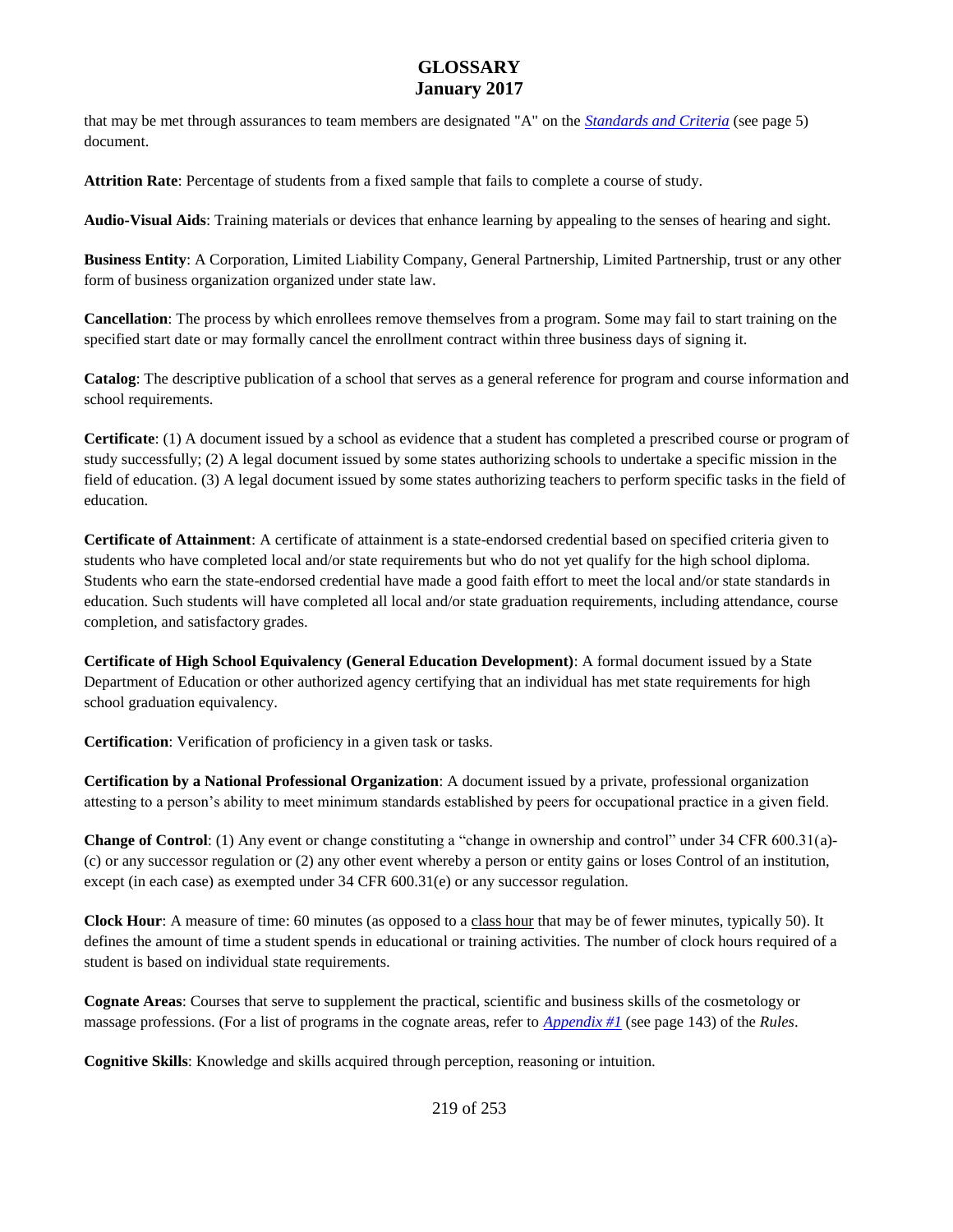**Combination Course**: An institution combines into one course those complete courses previously approved by the Commission. (Subject to compliance with *Part 4 Sub-Part 4A.4* (see page 86) of the *Rules of Practice and Procedure*).

**Competency**: The ability to perform a specific task or qualify for a certain role that is generally measured against established norms.

**Competency-Based Instruction**: A method of measuring academic performance that compares a student's ability to perform certain tasks with established norms of proficiency.

**Consultant**: Any person providing advice or assistance to an institution with respect to any accreditation process, other than:

- (i) an Owner of the institution or, if the Owner is a Business Entity, a full-time employee of the Owner; or
- (ii) a full-time employee of the institution.

**Consumer Safety**: The extent to which an educational institution or organization takes precautions to ensure the wellbeing of students and the public in the course of carrying out its mission.

**Continuing Education**: Participation in a program of instruction that is organized under responsible sponsorship, capable direction, and qualified instruction designed to improve professional proficiency. Twelve clock hours of continuing education or in-service training are required for all instructors in NACCAS-accredited institutions each year. Examples of continuing education documentation include, but are not limited to, the following:

- Transcript or certificate from a college course or program, distance learning course or program, or adult education course or program that indicates the number of credits or hours obtained;
- Certificate of attendance from an educational provider indicating the date, name of attendee, and number of hours or credits completed;
- Letters from manufacturers, who provide product knowledge classes, indicating the subject matter taught, the number of credits/hours of the training, and a list of instructors attending attendees;
- Evidence of attendance at a trade show including a copy of the program or flyer that describes the event attended, name of attendee, date of attendance, credit/hours of training received, and third party verification;
- Course outline, date, name of instructor, instructor's qualifications, a list of attendees (sign-in sheet) and third party provider verification of attendance for in-house training seminars;
- Copy of NACCAS workshop attendance certificate (which represents a minimum of 12 hours of continuing education).

**Contract Period**: The contract period for a program or course showing the beginning enrollment date and the contracted ending date allowing for any applicable grace period the school permits before assessing extra instructional charges.

**Contracting for Educational Programs**: An agreement that permits a student to take a portion of course work off-campus at an institution other than the one in which he/she originally enrolled. (Subject to compliance with the *NACCAS Requirements for Contracting for Educational Programs or Courses*, Appendix #8, see page 207).

220 of 253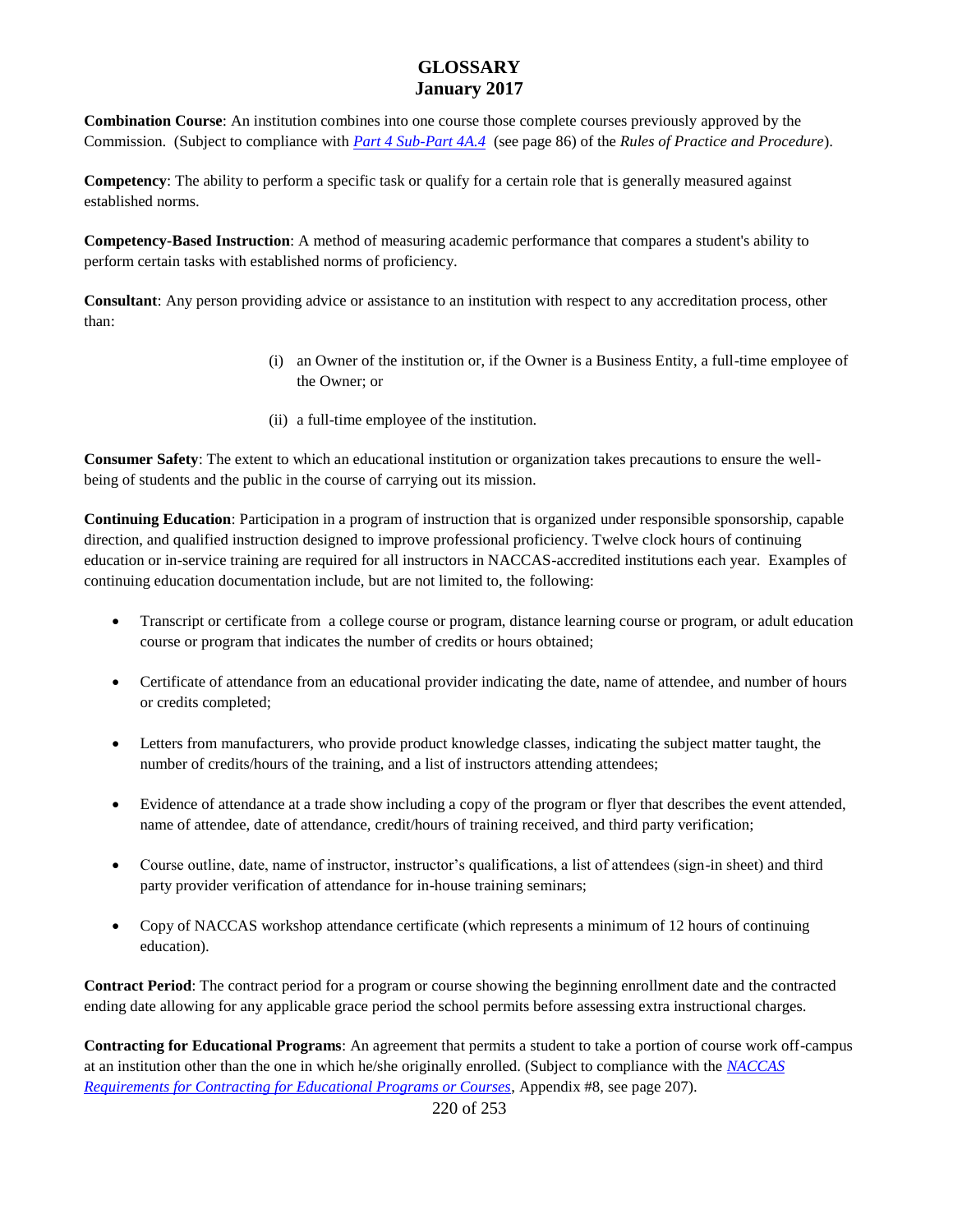**Control**: The (direct or indirect) possession of the power to direct or cause the direction of the management and policies of an institution through the ownership of a Controlling Voting Interest. Any trustee having the (exclusive or nonexclusive) power to direct the management or operations of a trust, including the power to dispose of trust assets or vote securities held by the trust, shall be deemed to Control the trust.

**Controls (pertaining to business practices)**: A control is defined as the review of any process or activity to ensure that the end result produces the planned desired outcome.

**Controlling Owner**: The person or Business Entity, if any, having direct or indirect ownership of a Controlling Voting Interest in an institution.

**Controlling Voting Interest**: More than 50% (by voting power) of the Voting Interests of an institution; provided, however, that the largest shareholder of a Public Corporation shall be deemed to hold a Controlling Voting Interest in such corporation so long as that shareholder owns or controls at least 25% of the outstanding voting securities of the institution.

**Corporation**: A Business Entity organized as a corporation under state law.

**Cosmetology**: The art and science that concerns the care for the health, condition and appearance of the hair, skin and nails.

**Course**: A unit of study or module covering a portion of the subject matter content of a program that, in combination with other units or models, constitutes a program of study.

**Course Goals:** See objective: behavioral, educational performance.

**Course Outline**: A written plan of instruction, including a general description of the course, topics to be taught, goals and objectives, resources and procedures. Subject to compliance with *Standard VI, Criteria 3 & 4* (see page 14) and the NACCAS *[Course Outline Guidelines](http://elibrary.naccas.org/InfoRouter/docs/Public/Website%20Menus/Applications%20and%20Forms/Other%20Key%20Documents/Sample%20Forms%20and%20Guidelines%20March%202014%20Final.pdf)* (found on the NACCAS website under "Sample Forms and Guidelines).

**Credit**: An award given to a student for successful completion of a program, course, lesson or other educational or training-related activity.

Credit Hour: A unit of value awarded to a student for successful completion of a program, course or course lesson. (Institutions that measure academic performance in credit hours must demonstrate compliance with the NACCAS Policy Governing Measurement of Academic Programs for *Programs Measured in Clock Hours or Competencies* (see page 51) or for *Programs Measured in Credit Hours* (see page 54). Please note that state licensing and other requirements may apply to credit hour programs).

**Current Ratio**: Ratio of current assets to current liabilities. Current assets divided by current liabilities equals one or more.

**Curriculum**: A related group of courses in a given field of study.

**Date of Determination**: The date the institution determined the student has withdrawn either officially or unofficially.

**Dependent Minor**: Someone who is dependent on a parent or guardian for tax purposes.

**Diagnostic Test**: An instrument given to identify specific areas of weakness or strength in individual skills.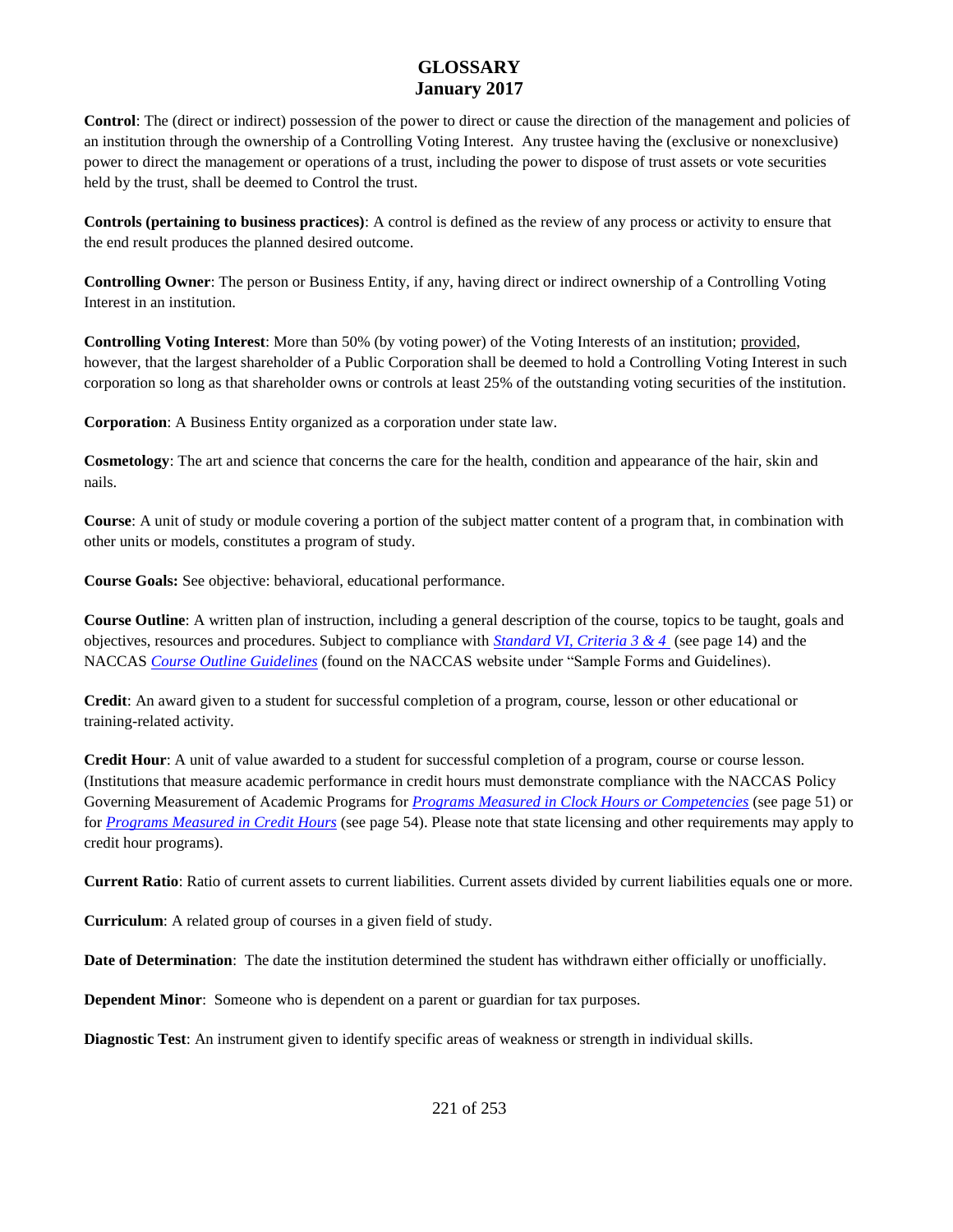**Dismissal**: Involuntary termination of students; generally due to their failure to meet established academic or attendance standards, policies or requirements of the institution.

**Disqualifying Events**: (1) Final withdrawal of accreditation (all appeal rights exhausted) and (2) voluntary relinquishment while in withdrawal.

**Disqualified Institution**: An institution that has undergone two (2) Disqualifying Events in any five (5) year period.

**Disqualified Owner**: If an institution becomes a Disqualified Institution, then each of the following persons or entities shall be a Disqualified Owner if that person or entity met the applicable description below at the time of both of the Disqualifying Events that caused the institution to become a Disqualified Institution:

- (a) If the Disqualified Institution has no Controlling Owner, then each person who owns or Controls at least 25% of the Voting Interests of the Disqualified Institution.
- (b) If the Disqualified Institution has a Controlling Owner, then
	- i. the Controlling Owner; and
	- ii. if the Controlling Owner of the Disqualified Institution is a Business Entity, then each person who owns or Controls at least 25% of the Voting Interests of the Disqualified Institution's Controlling Owner.

**Distance Education:** Education that uses technology to deliver instruction to students who are separated from the instructor and to support regular substantive interaction between the students and the instructor. The interaction must be verifiable and measurable whether clock hour, credit hour, or competency based. (Refer to the Policy on Distance Education, *Policy VI.02*, see page 40.)

**Documentation**: Printed material that demonstrates compliance with a particular accreditation requirement. Designated "D" on the *Standards and Criteria* (see page 5) document.

**Drop**: Students who terminate voluntarily after starting training.

**Educational Goal**: An expected result of education or training.

**Educational Records**: Records and files maintained by a school for each student that includes his/her name, address, basic education, date of enrollment, programs, courses, grades, current academic standing, enrollment agreements, and other relevant information.

**Electronic signature or E-signature**:Refers to data in electronic form, which is logically associated with other data in electronic form and which is used by a signatory to sign. This type of signature provides the same legal standing as a handwritten signature as long as it adheres to the specific requirements of the specific regulation which it was created under and is acceptable by state, local and federal laws.

**Eligible for Placement**: A graduate from the graduation cohort is considered eligible for placement unless they meet one of the five exemptions detailed below:

- a. The graduate is deceased
- b. The graduate is permanently disabled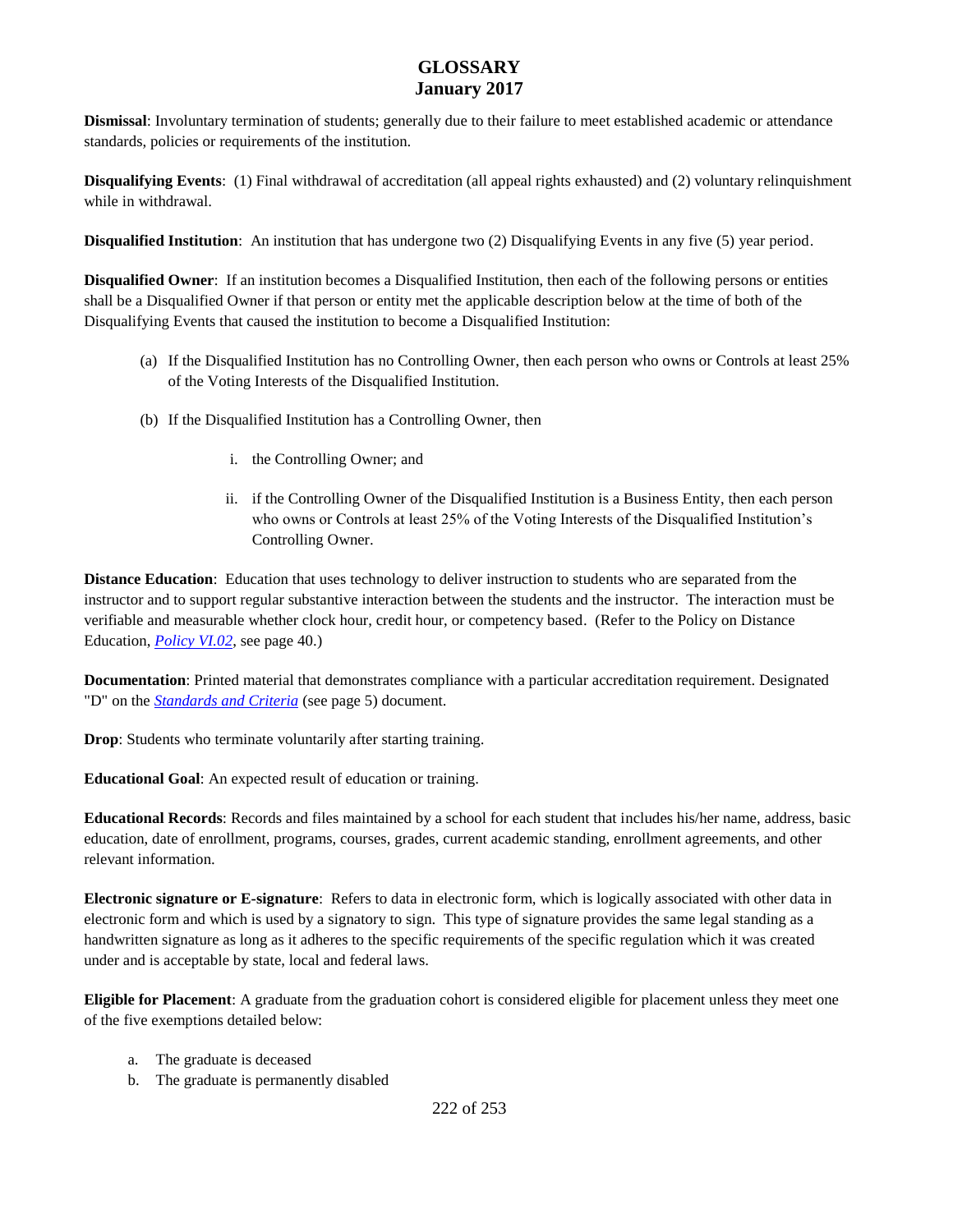- c. The graduate is deployed for military service/duty
- d. The graduate studied under a student visa and is ineligible for employment in the U.S.
- e. The graduate continued his/her education at an institution under the same ownership

**Eligibility/Eligible Program**: (1) Indication by NACCAS that an institution or department meets the prerequisites under *Part 1 Sub-Part B* (see page 59) of the *Rules* qualifying as a candidate for accreditation. (2) Indication by the U.S. Department of Education that an institution, or one or more of its programs, qualifies for consideration as a participant in one or more federal-funding programs for students.

**Employability**: Possession of the skills, knowledge, techniques, aptitudes, or abilities useful for, or necessary to obtain a job.

**Employment Assistance**: Assisting qualified and interested graduates in obtaining employment by giving them leads to known available employment positions.

**Enrollee**: An applicant who has been accepted by an institution for admission into a program of study, and who has entered into an agreement or contract that establishes the terms of enrollment.

**Enrollment Agreement (Enrollment Contract)**: An agreement entered into by an institution and student that sets forth their respective obligations concerning the student's chosen program of study. (Also see "Fully Executed Enrollment Agreement")

**Ethical Business Practices**: Honest, fair practices that do not utilize harassment or abuse.

**Evaluation**: The collection and analysis of information that leads to a judgment concerning an individual or institution's performance.

**Evaluation Team**: A committee appointed by the National Accrediting Commission of Career Arts and Sciences and approved by the school and that is charged with gathering information related to an institution's operation, educational program and business practices. The committee's findings are reviewed by the Board of Commissioners when making accreditation decisions. (Refer to *[Guidelines for On-site Evaluation Teams](http://naccas.org/naccas/sites/default/files/documents/evaluators/Guidelines%20for%20Onsite%20Evaluation%20Teams.pdf)* (found on the NACCAS website under "Evaluator Documents") and *Part 3* (see page 74) of the *Rules*).

**Externship**: A required period of supervised practice performed off campus or away from one's contracted institution, (may be considered an "Internship" by federal, state or local standards.)

**Extra Instruction Charges**: Fees assessed to students for instructional time beyond the limits established under the enrollment agreement or enrollment contract. (See the NACCAS *Policy on Extra Instructional Charges*, see page 45).

**Facility**: The contiguous space occupied by an accredited institution at its approved location constitutes its Facility (or Facilities).

**Faculty**: Qualified personnel who are assigned regularly scheduled work hours/days, part-time or full-time and perform tasks associated with the school's educational programs, such as designing curricula, preparing and teaching lessons, providing consultation and advice to students and conducting evaluations of student performance.

**Family Member**: A parent, sibling, spouse or child, grandchild, spouse's parent, sibling, child or grandchild, any of the aforementioned in a "step" relationship, or sibling's or child's spouse.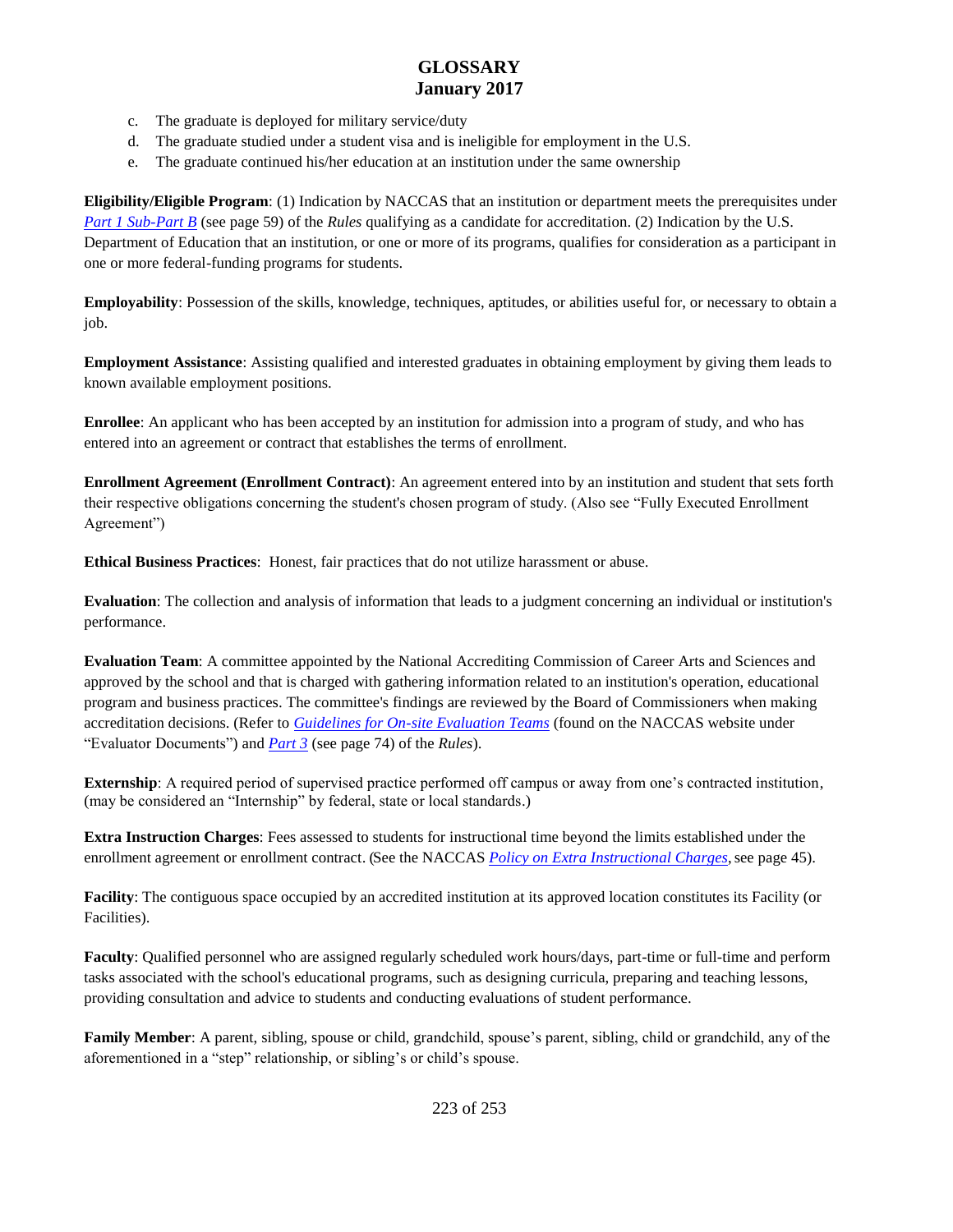Fee: A charge for services, supplies, equipment, etc. (See "Tuition").

**Feedback**: The transmission of DATED evaluative or corrective information about the institution as provided by currently enrolled students, graduates of the institution, and the institution's advisory committee and may be collected in any format suitable to the institution (e.g. individual paper surveys, electronic surveys, individual meetings, school assembly, etc.)

**The Family Educational Rights and Privacy Act of 1974 (FERPA)**: A federal law designed to protect the privacy of a student's education records. The law applies to all institutions that receive funds under an applicable program from the U.S. Department of Education. NACCAS requires all accredited institutions to comply with FERPA. (Refer to *Standard III, Criterion 12*, see page 9).

**Field Activities**: Supervised learning experiences that are related to a student's course of study and take place in an educational or occupational setting, external to the usual instructional site.

**Fields of Instruction** for core courses (Associate Degree): Refers to courses leading to licensure and/or certification.

**Financial Responsibility**: The degree to which an institution's fiscal resources allow it to carry out its mission as an educational institution and to discharge its responsibilities to students.

**Follow-Up**: A systematic procedure to collect and evaluate information on the performance of students and their overall satisfaction with their training after they have completed all or part of a program. This information can be collected from "out of school" students as well as their employers and should be used to evaluate and improve the school's educational programs.

**Former Controlling Owner**: The person or Business Entity who (or which, as applicable) will cease to Control an institution on the effective date of a Change of Control. Note that there will be no "Former Controlling Owner" if there was no Controlling Owner prior to the Change of Control.

**Fully Executed Enrollment Agreement**: One that clearly outlines the obligations of the institution and the student, including all required elements of the *Enrollment Agreement Requirements* (see page 29), having no blanks. Where a portion of the enrollment agreement does not apply, "Not applicable" or "N/A" is written or a dash is placed through the space. Where changes are made, changes are initialed by all applicable parties or changes are outlined on an addendum to the contract signed by all applicable parties. In cases where there are definitive choices (e.g. program selection; part time or full time schedules; campus attending; etc.) the applicable choice is marked and the remaining choices may be left blank and would not require an N/A or a dash.

**General (Applied) Education**: Courses applicable to a specific occupation in related natural and physical sciences; social and behavioral sciences; technology; and humanities and fine arts that enhance the ability of an individual to apply academic and occupational skills in the workplace.

**General (Basic) Education**: Education, such as that offered at the elementary through secondary levels. (First through 12th grades).

**General Education** (Associate Degree): Shall include, but are not limited to, Arts and Business courses (Ethics, Law, Management, Humanities, Sciences and Social Sciences) to support the general education component of the educational programs.

**General** Partnership: An unincorporated Business Entity having two or more Owners.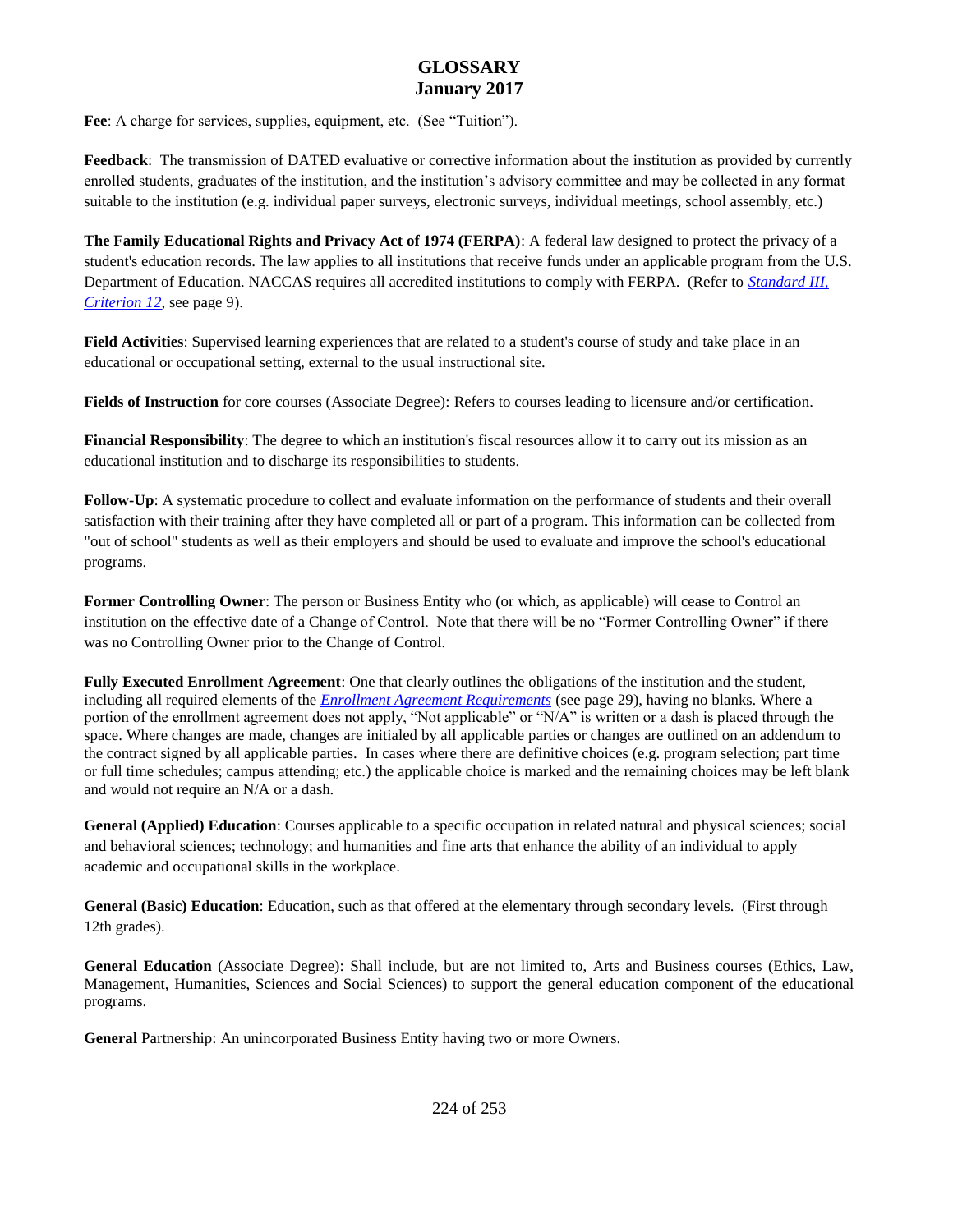**Generally Accepted Accounting Principles (GAAP)**: The conventions, rules, and procedures necessary to define accepted accounting principles at a particular time. The consensus on the theory and practice of accounting at a particular time.

**Government Entity**: A federal, state, or local government agency, board, or commission. This term includes the United States Department of Education and state oversight agencies.

**Grading Policy**: A written policy that explains expected levels of performance for students and the method of assigning grades.

**Graduate**: A student who has completed all applicable academic and non-academic requirements, as defined by the institution's graduation policy.

**Graduation Rate**: Of those students scheduled to graduate from their program in the reporting year, the percentage that actually graduated before the annual report deadline.

**Guidance**: See "Advising".

**Hybrid Program**: A program that utilizes two (2) or more methods of delivery, for example classrooms on campus and distance education.

**Incentive Compensation Prohibition** (as found in IFAP Glossary from the USDE): The requirement that a school not provide any commission, bonus, or other incentive payment based on any part, directly or indirectly, upon success in securing enrollments or the award of financial aid to any person or entity engaged in any student recruitment or admission activity or in making decisions regarding the award of Title IV, HEA program funds.

**Independent Study** (Associate Degree): Independent study involves a high level of independence and self-direction on the part of the student to read, conduct research, and complete written examinations, reports, research papers, and similar assignments designed to measure the student's grasp of the subject matter. Under the supervision of a faculty member, a learning contract signed by the student and institution shall be developed which outlines specific learning objectives, texts, supplemental readings, course requirements, evaluative criteria, and examination dates. Because independent study classes are the exception and not the rule, the number of courses that a student will be allowed to take independently should be limited.

**Industry Developed Test**: A commercial (usually proprietary) instrument designed specifically to estimate the aptitude of individuals to complete successfully a program or course of study in a given field, such as cosmetology or massage.

**In-School Transfer**: An enrollee who changes from one program to another within the same institution.

**Institutional**: Certain criteria within the *Standards* are designated as being "institutional" in nature. These pertain to the institution taken as a whole and generally are not applied to individual programs or courses of study within the institution.

**Institutional Self-Study**: An in-depth, qualitative assessment of an institution's overall educational programs measured in relation to its stated mission, objectives and accreditation standards.

**Instructional Materials**: (Also see "Kit") Textbooks, reference books and periodicals, audio and video tapes, equipment, supplies, implements and other materials used in a course or program to assist students in training.

**Instructor**: See "Faculty".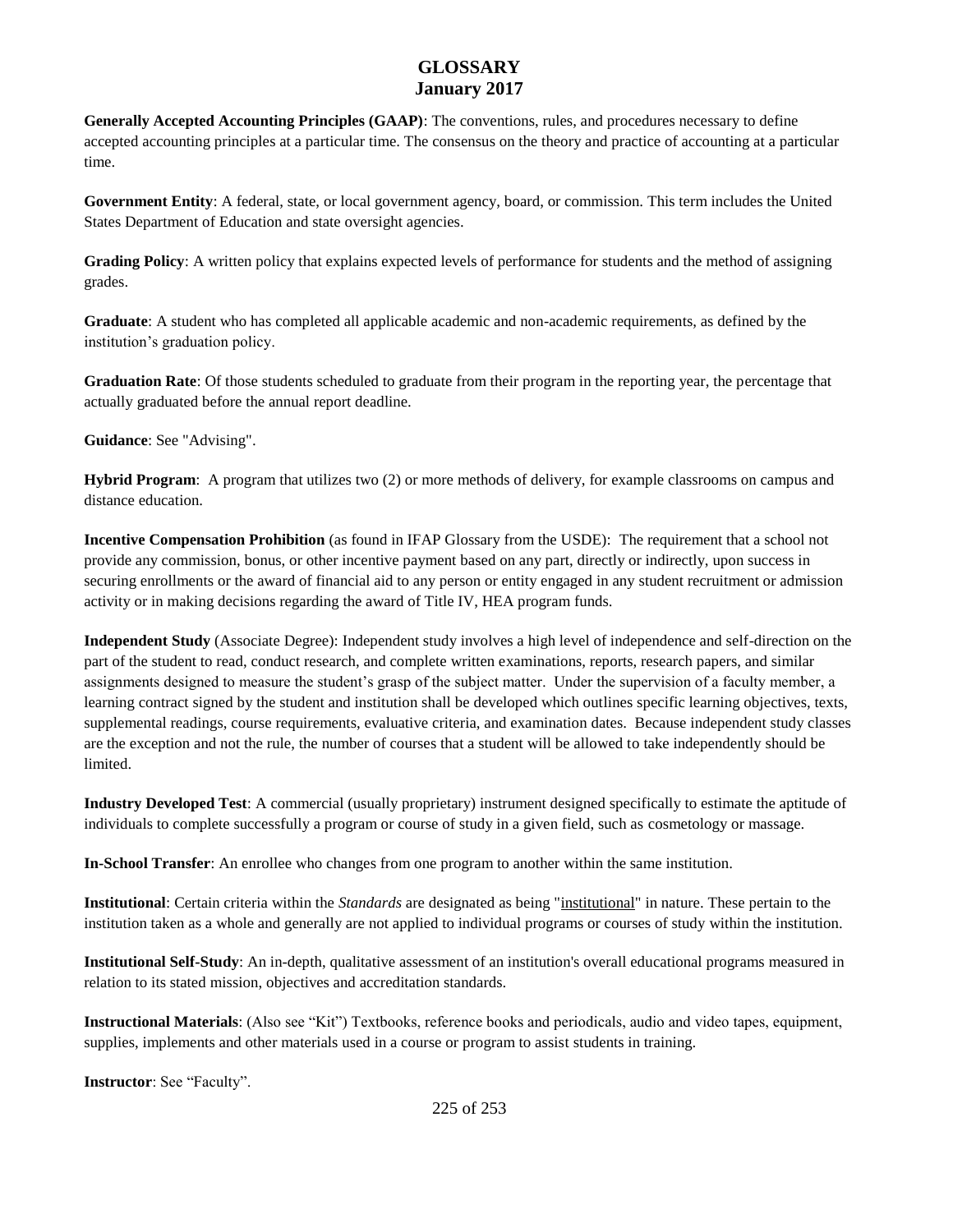**Job Description**: A written statement that details specific duties and responsibilities associated with a certain administrative, instructional or other staff position.

**Job Readiness**: The degree to which a student has acquired the knowledge, skills, and qualifications necessary for productive employment.

**Kit**: A collection of equipment, implements, and supplies needed generally for practical and laboratory instruction.

**Laboratory**: A training facility in which students receive practical training in the field of cosmetology or massage and their specialized and cognate areas.

**Last Date of Attendance (LDA)**: The last date the student physically attended class. (This is the date used in the calculation of an institutional refund and Return to Title IV, if applicable.)

**Learning Resources** (Associate Degree): Shall include, but are not limited to, such resources as standard reference texts, current periodicals, professional journals, and multimedia materials. Such resources should assist a student with acquiring necessary skills such as reading, writing, communicating, critical thinking, and basic use of computer technology. Curricula should clearly outline the appropriate use of library resources.

**Lesson**: The concepts and/or skills to be taught within a prescribed subject or section of a course or program.

**Lesson Plan**: An outline of the concepts and/or skills to be taught during a specific class session or sessions. Should include lesson objectives, (behavioral or otherwise), methods of motivation, material to be taught, review questions, application assignments, and evaluation methods.

Letter of Inquiry: A letter or other notice issued pursuant to Section 7.1 of the Rules, directing an institution to respond to evidence of noncompliance with NACCAS accreditation requirements. For purposes of the Section 7.1, any "past due" notice or similar notice of a failure to timely pay fees or to submit documentation in accordance with the deadlines established by the Rules shall be considered a Letter of Inquiry issued pursuant to Section 7.1.

**Licensure or Certification Rate**: Of the graduates from the graduation cohort who sat for all parts of their required state/national licensure exam prior to the annual report deadline, the percentage that passed all required parts of the state/national exam before the annual report deadline.

**Limitation**: The method used to identify an area within the *Standards and Criteria* and *Policies* where full compliance has not been demonstrated.

**Limited Liability Company**: A Business Entity organized as a limited liability company under state law.

**Limited Partnership**: A Business Entity organized as a limited partnership or limited liability partnership under state law.

**Main Campus**: An educational institution that has been accredited by NACCAS for the two (2) most recent years (and is not currently accredited as an Additional Location of another accredited institution). (See "Additional Location").

**Maximum Time Frame**: The time frame in which a student must complete the educational program that may not be more than 150% of the published length of the educational program measured in academic years, non-standard terms, or clock hours.

**Minority Owner**: An Owner who is not a Controlling Owner.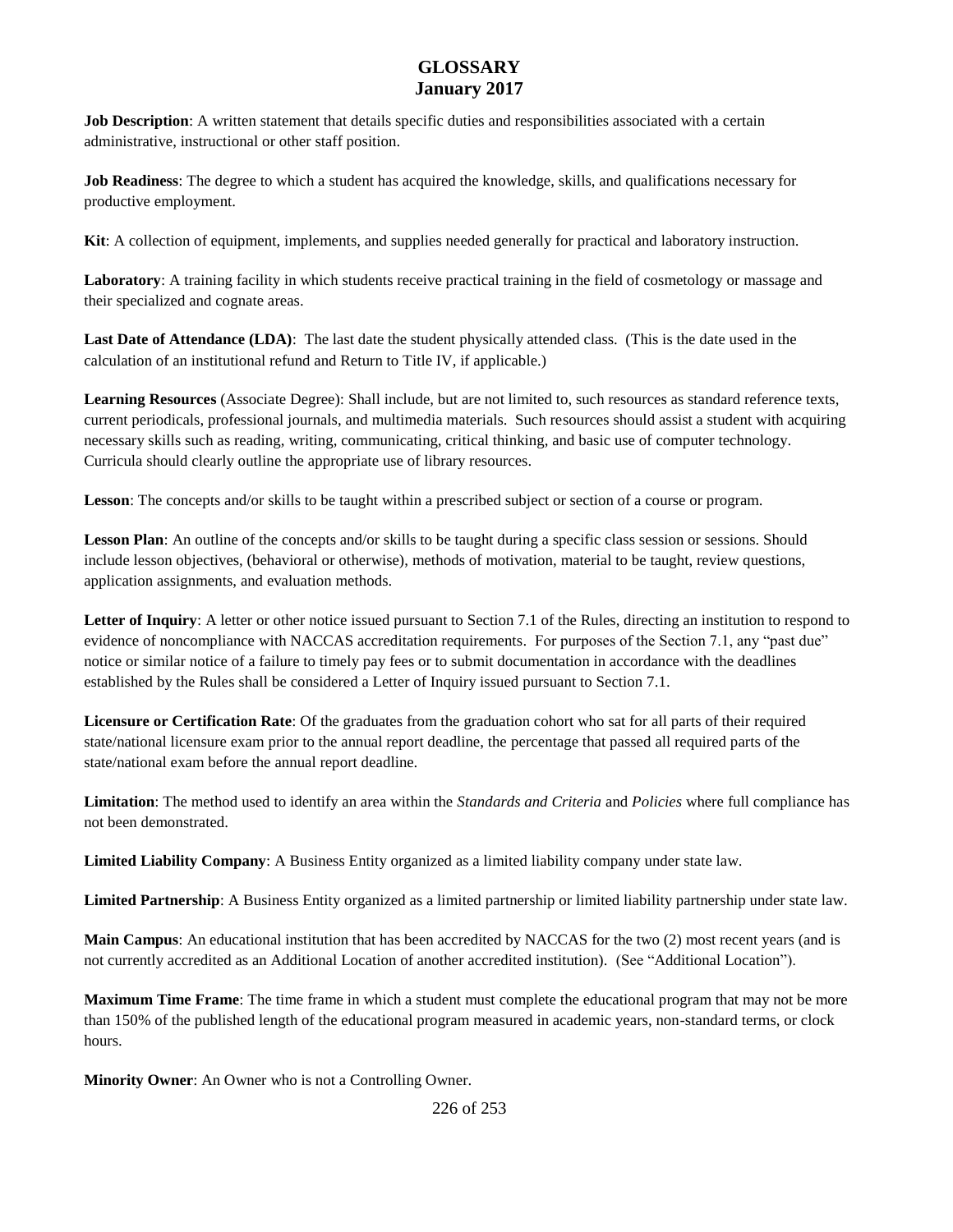**Mission**: The stated purpose of an institution.

**Nationally Recognized Test**: A widely used evaluation instrument that has been reviewed formally and recognized by independent, national testing authorities.

**Natural Person**: An actual human being (i.e., not a corporation or other Business Entity recognized by law as capable of taking legal acts in its own name). Unless otherwise indicated, as used in this Handbook "person" means Natural Person.

**New Controlling Owner**: The Owner who will acquire Control of an institution on the effective date of a Change of Control.

**Non-Voting Interest**: A legal right to share in the profits derived from the operation of an institution, that is not a Voting Interest.

**Norm**: A standard of performance.

**Normative Data**: Statistical or tabular data that summarize the test performance of some clearly defined group and that can serve as a frame of reference for interpreting test results.

**Objective (Behavioral)**: A statement that describes expected behaviors resulting from a learning experience.

**Objective (Educational)**: A statement of what an education or training program can accomplish for reasonably diligent students. For courses in cosmetology or massage and their specialized and cognate areas, educational objectives are goals that reasonably can be attained given the institution's educational methods and that describe skills to be acquired, information to be learned, training to be received and attitudes and habits to be developed.

**Objective (Performance)**: A description of expected observable and measurable student behavior or performance; the conditions under which the performance is to take place and the minimal acceptable criteria of performance.

**Observation**: Materials, actions, methods, procedures, techniques, and facilities that can be observed as a means of showing compliance with accreditation requirements. Criteria requiring observation are designated "O" in the *Standards and Criteria* document.

**Occupational Associate Degrees:** Career and technical programs designed to prepare students for employment. They meet the increasing demand for technicians, and skilled workers for employment in the medical, health, wellness and beauty industries.

**Occupational Competence**: The composite of knowledge, concepts, attitudes, habits, skills, and other abilities needed by an individual to perform satisfactorily in an occupation.

**Occupational License or Certification**: A document issued by a state, federal or other government agency that authorizes occupational practice in a given field.

**Organizational Chart**: A graphic description of the reporting lines that staff members are expected to follow within an institution or organization.

**Orientation**: A briefing designed to acquaint students and/or staff with the institution's educational programs and administrative and support services.

227 of 253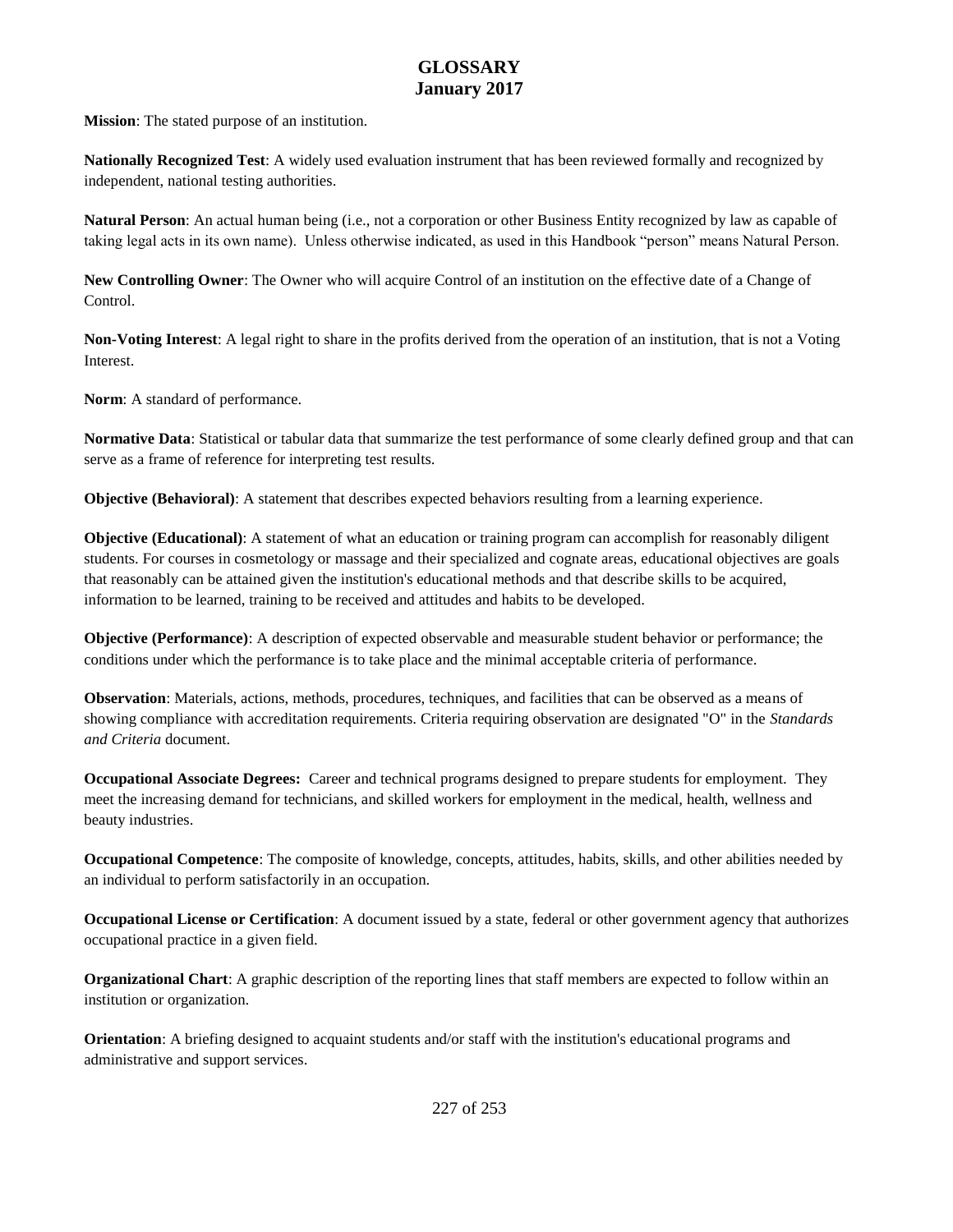**Out of School Transfer**: An enrollee or student who leaves one institution to pursue training at another institution.

**Outcomes**: The results of formal instruction such as graduate employment, increased earnings, measurable gains in occupational competency or increased knowledge, skill, dexterity, or appreciation; or improved attitude; or employer satisfaction with a graduate's professional performance.

**Owner**: For NACCAS' purposes, an "Owner" is the legal owner of voting securities or voting rights in a Business Entity. In the case of a Sole Proprietorship, the Owner of the entity is the sole proprietor. In the case of a General Partnership or Limited Partnership, the Owners are the partners with voting rights. In the case of a Corporation, the Owners are the stockholders with voting rights. In the case of a Limited Liability Company, the Owners are the members with voting rights.

**Ownership**: The Ownership of an institution, at any point in time, consists of the institution's Owners and their respective Ownership Interests.

**Ownership Interest:** A legal interest in a Business Entity. An Ownership Interest may be either a Voting Interest or a Non-Voting Interest.

**Parent Entity**: A Business Entity that owns 100% of the Ownership Interests of another Business Entity.

**Placement**: A graduate who is or has been employed in a field for which their training prepared them (i.e., in a position within the beauty and wellness industry that directly relates to their field of training) after graduation and prior to the annual report deadline. Graduates who obtain temporary positions (i.e., positions where there is an expectation prior to the graduate's hire that the employment relationship between the employer and graduate will not last more than one month) are not considered placed.

**Placement Assistance**: See "Employment Assistance."

**Placement Rate**: Of those graduated from the graduation cohort who are eligible for placement, the percentage who were placed prior to the annual report deadline.

**Postsecondary Education**: An organized educational program, seminar or workshop or other formal instruction offered by an educational institution or entity at the postsecondary level.

**Postsecondary Student**: An individual who has completed secondary education and/or is enrolled in a postsecondary program, seminar, workshop, or other formal instruction.

**Practical Grading Criteria**: Specific criteria used by an instructor to determine whether a skill is performed with the required degree of competency and accuracy. Practical grading criteria should be written in a way that ensures that two different instructors evaluating the same practical skills performance will assign the same grade.

**Practical Instruction**: Instruction that includes "hands on" application of knowledge and experimentation in a supervised setting.

**Pre-requisite**: A course or other requirement that is needed before participation in a later activity, such as a more advanced course of study, is permitted.

**Professional Assistance**: Resources for services such as emotional, psychological, physical, personal financial needs, etc. of the students.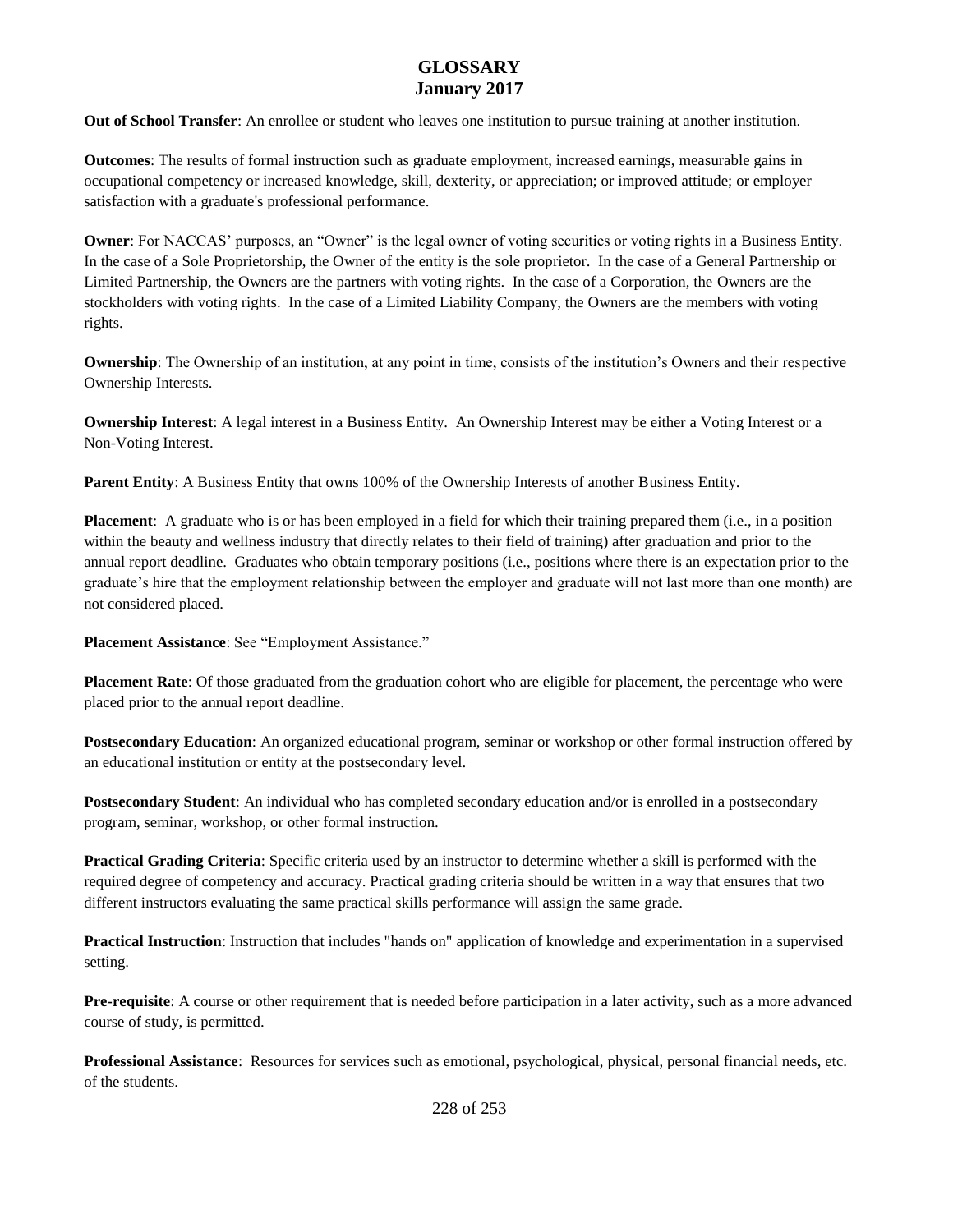**Professional Certification**: A document issued by a private professional organization attesting to a person's ability to meet minimum standards established by peers for occupational practice in a given field.

**Professional Service Facility**: An enterprise that has been organized for the purpose of, and is legally authorized to, provide the public with a particular product or service.

**Proficiency**: A standard of performance that must be met in order to demonstrate mastery of a specific skill.

**Program**: (1) A planned sequence of educational activities that exceeds 150 clock hours of instruction, or the equivalent in credit hours or competencies, (and/or leads to state licensure or certification), and leads to the acquisition of a skill or knowledge generally over a predetermined period of time. A program may be delivered in discrete courses, units, or modules. A program generally leads to a certificate, diploma, or some other type of formal recognition by an institution. Examples: A 30-credit cosmetology program; a 600-hour massage program; a ten-month competency-based barbering program. (2) A designation on the *Standards and Criteria* document (program) that indicates that the criterion must be met for each program of study offered by the institution.

**Program or Course Length**: The length of time required to complete the program based on 100% attendance as shown in hours and weeks or months.

**Program Outline**: A written plan of instruction including a general description of the program, courses, requirements for a program, topics to be taught, goals and objectives, resources and procedures. Subject to compliance with *Standard VI - Criterion 2* (see page 14) and the NACCAS *[Program/Course Outline Guidelines](http://elibrary.naccas.org/InfoRouter/docs/Public/Website%20Menus/Applications%20and%20Forms/Other%20Key%20Documents/Sample%20Forms%20and%20Guidelines%20March%202014%20Final.pdf)* (found on the NACCAS website under "Sample Forms and Guidelines").

**Program Self-Study**: An in-depth, qualitative assessment of the strengths and weaknesses of a program of study measured in relation to stated course objectives and accreditation standards. (See *Appendix #7 (*page 178), *Appendix #7A* (page 180) and *Appendix #7B* (page 195).

**Progress Report**: A summary of a student's performance and advancement over a specified period of time during the course of instruction, usually given to students at the end of predetermined intervals or grading periods.

**Promotional Literature**: Written material that promotes an institution's educational programs and services and is made available to the public.

**Public Corporation**: A Corporation whose securities are required to be registered with the United States Securities and Exchange Commission.

**Qualitative**: Pertaining to the characteristics, attributes or traits of something, such as an institution or educational program. A qualitative review of an institution would include an evaluation of the characteristics attributable to, for example, its faculty, administrative procedures, equipment and facility as contributing to the achievement of its educational objectives.

**Readability Level**: Using accepted methods of measurement, the level of reading comprehension difficulty attributed to course materials.

**Reading Level**: The level of reading comprehension ascribed to an individual based on assessment through standardized testing.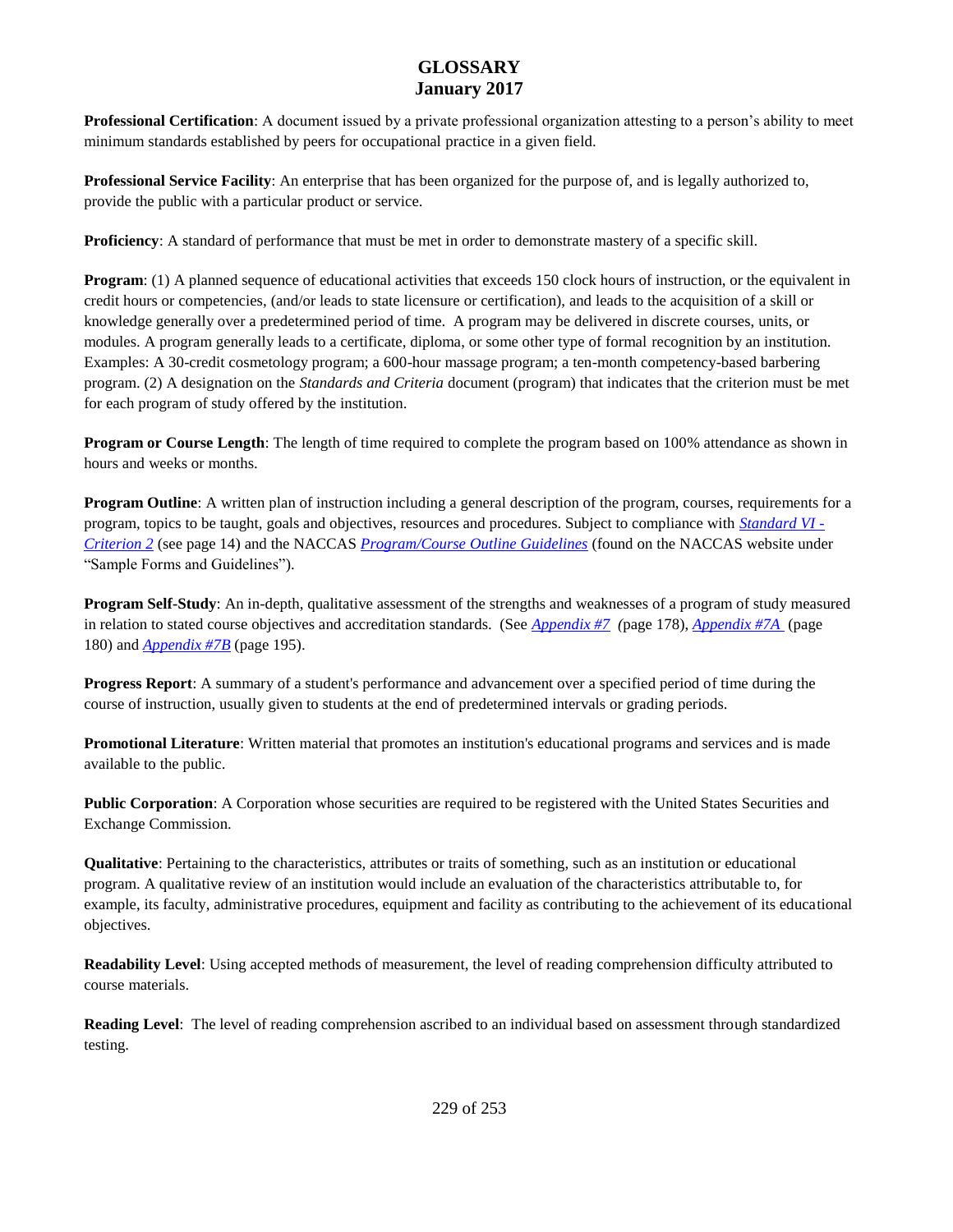**Recruitment**: The process of identifying potential students and encouraging their enrollment in a program. (Refer to the NACCAS *Policy on Advertising*, see page 22).

**Reference Material**: Any form of written material or other media such as; internet sites, DVDs, electronic apps, etc. that provide current information for staff or students to use in learning.

**Refund Policy**: A published statement explaining the method by which a student's account with a school is settled should the student withdraw from a program of study. (It must comply with the NACCAS *Withdrawal and Settlement Policy and Checklist* (see page 41) and applicable state and federal requirements.)

**Reliability**: The extent to which a test yields scores that are free from errors of measurement and hence yields scores which are consistent.

**Remedial Instruction**: Special instruction developed and delivered to alleviate deficiencies in the basic skills (usually verbal and computational) needed to complete a course. (See NACCAS *Ability-To-Benefit Policy,* see page 28).

**Reporting Requirement**: In accordance with *Section 8.9* (see page 116) of the *Rules*, the Commission shall have the authority to establish the frequency, format, and content of required reports.

**Return to Title IV (R2T4)**: An R2T4 is not considered a refund; this is a return of federal financial aid. If a school participates in a Title IV program, the school must also perform an institutional refund calculation after the R2T4 has been calculated.

**Rubric**: An assessment tool listing specific criteria for grading or scoring practical skills ensuring that two (2) different instructors evaluating the same practical skills performance will assign the same grade.

**Satisfactory Academic Progress Standards**: Quantitative and qualitative measures used by an institution to determine the extent to which students are making adequate progress toward completion of a course of study within a specified timeframe. (Institutions must comply with the provisions of the NACCAS Satisfactory Academic Progress Policy and Checklist for *Programs Measured in Clock Hours or Competencies* (see page 51) or for *Programs Measured in Credit Hours* (see page 54) in establishing such standards and procedures for implementation.)

**Scheduled Class**: Planned instruction that is required for all students enrolled in a given program of study. Classes given on an "as needed" basis are not considered to be scheduled classes.

**School Business Days**: Business days are calculated based on the normal published scheduled days that the institution or business operates.

**Secondary Student**: A student currently enrolled in a high school program. (Secondary students may be concurrently enrolled in postsecondary programs.)

**Seminar**: An educational or training program of 150 clock hours or less that does not lead to occupational licensure or state certification.

**Separate Operations**: The public and the students must be able to clearly differentiate between an institution and any other business entity. The school must comply with all state regulations regarding its operation and facilities when considering operation of another business entity and a school under the same ownership or otherwise associated.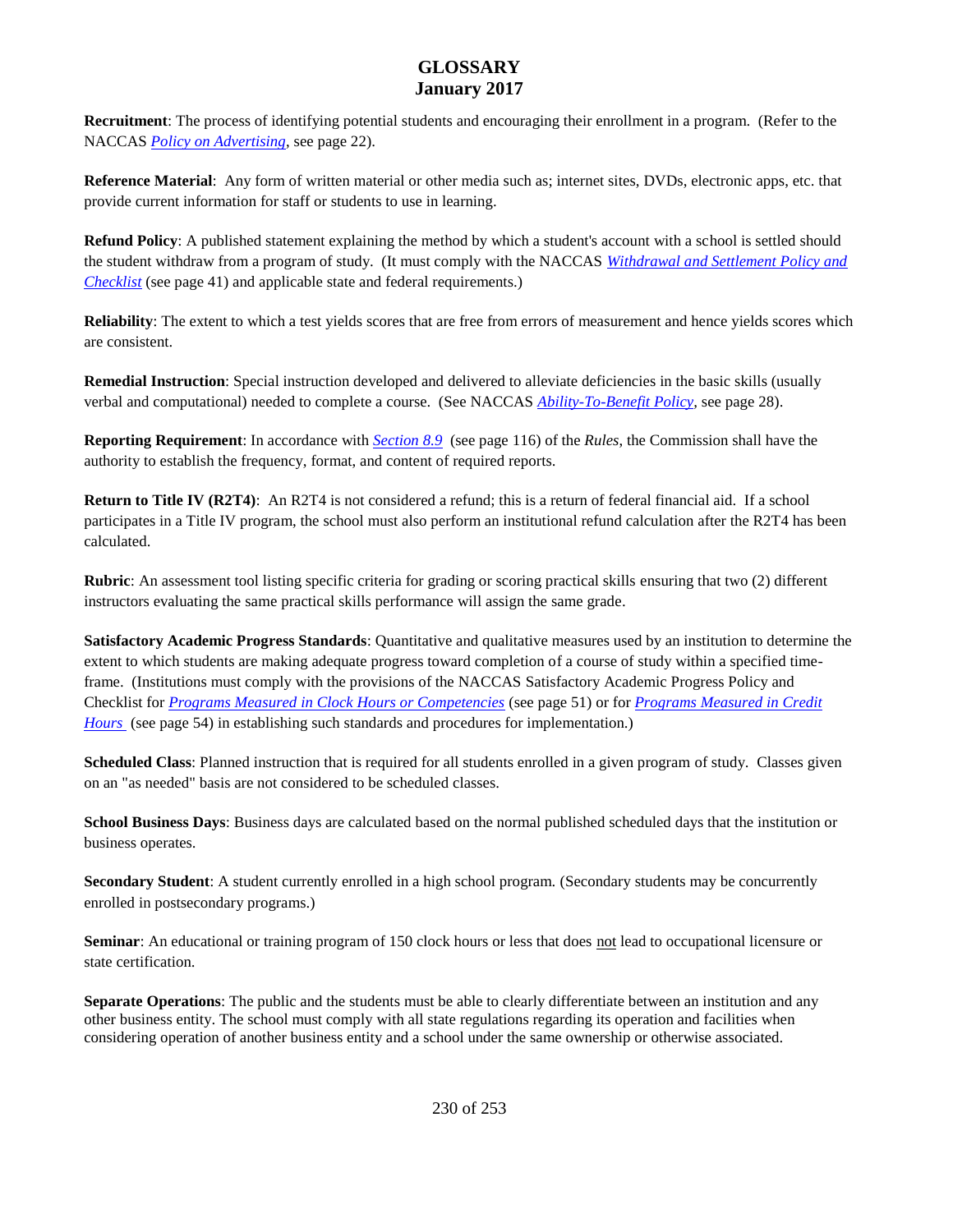**Show Cause or Show Cause Order**: An order issued pursuant to Section 7.2 of the Rules, directing an institution to "show cause" why its accreditation should not be withdrawn (or, if the institution is a candidate or applicant for accreditation, such status should not be terminated) for failure to comply with NACCAS accreditation requirements.

**Signature**: A mark or sign made by an individual to signify knowledge, approval, acceptance, or obligation. NACCAS does permit E-signatures. (See Glossary Term for "Electronic Signature or E-Signature.")

**Sole Proprietorship**: A business that has a single Owner (who is a Natural Person) and that is not organized under a State statute.

**Special Financial Reports**: Special Financial Reports are interim reports resulting from a significant change in the financial condition of an institution (e.g., institution placed on HCM2).

**Specialized Course or Program**: A program that falls under the category of cosmetology arts and sciences, or massage, but with concentration in one or more specific disciplines such as, aromatherapy, skin or nail care.

**Specialized School**: An institution that offers programs in specific disciplines that fall under the category of cosmetology arts and sciences, or massage but that does not offer a "basic cosmetology" program.

**Standards and Criteria**: Measures or expectations set forth by NACCAS used in making an evaluation and/or verification.

**State Oversight Agency:** A government entity in a state that has responsibility for licensing or approving postsecondary institutions or programs within NACCAS' scope. Includes: state boards of cosmetology, barbering, and massage, bureaus of private postsecondary or career education, departments of education, commissions on private independent education, and others.

**Student Satisfaction**: A measure of the degree to which expectations have been met. Data for this purpose are generated (commonly) from an end-of-program critique submitted by students, or from a postgraduate survey mailed to all of the school's graduates.

**Subject**: A division or field of organized knowledge.

**Subject Specialist**: A person whose background, education, training, or experience qualifies him/her as a reliable authority or expert on a given subject, and who is appointed by the National Accrediting Commission of Career Arts and Sciences to evaluate programs and institutions in accordance with published accreditation standards.

**Subsidiary**: A Business Entity, 100% of the Ownership Interests of which are owned by another Business Entity.

**Substitute Instructor**: An instructor who is qualified by preparation, experience and knowledge of an institution's educational methods, who conducts classes when needed; usually in the absence of assigned instructors.

**Support (Ancillary) Services**: Supplemental activities and resources provided for a student or group of students by an educational institution. These services are designed to assist the students in achieving the measure of their potential, to motivate students to study, or to respond to students' questions of an academic or non-academic nature.

**Syllabus:** A syllabus is a description of how the course will be taught with a planned arrangements of materials and activities.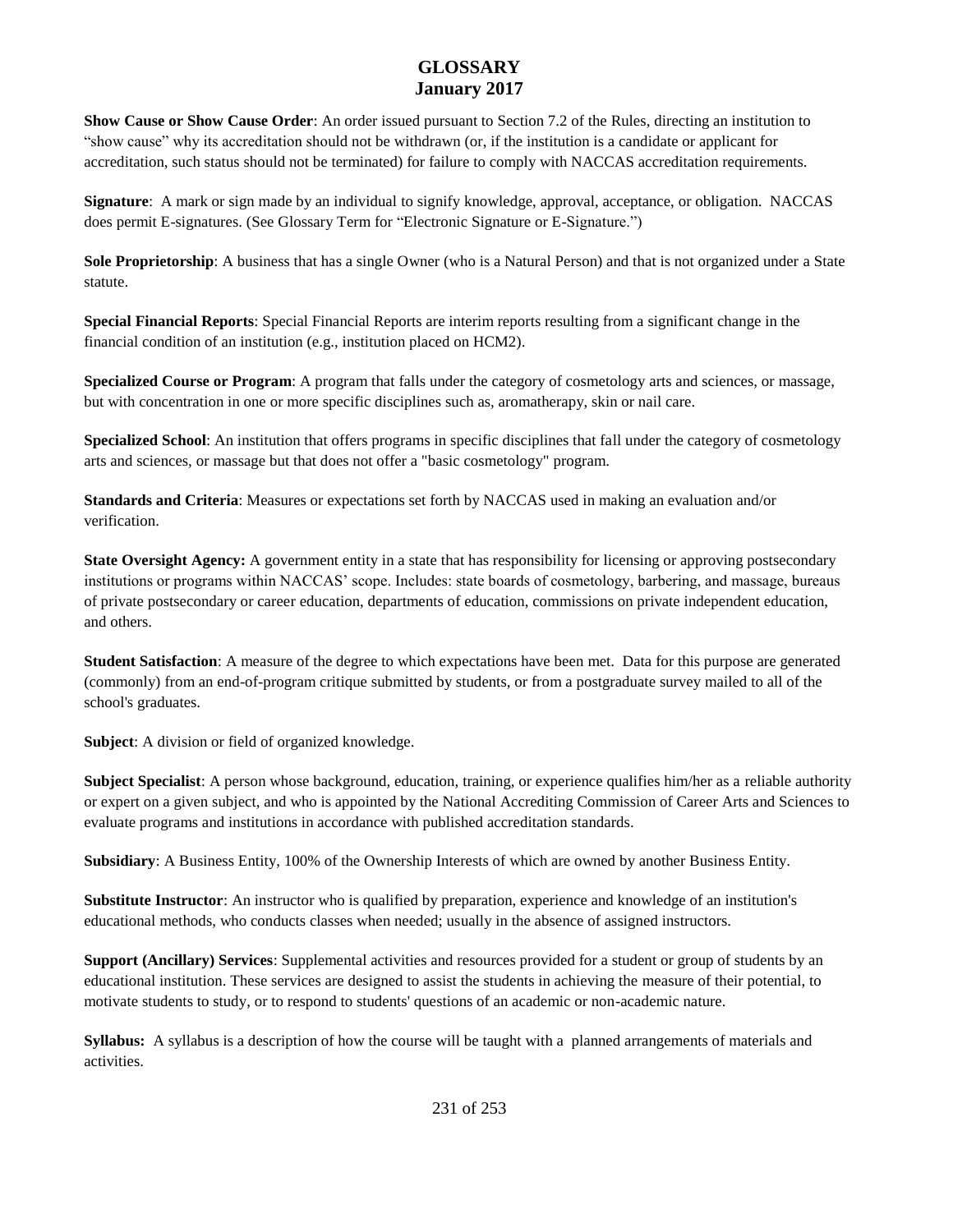**Tabular Data**: Items that are organized in a table or list. To review phrase in context, see "Normative Data".

**Teaching Effectiveness**: The teacher adds value to the institution by producing successful outcomes, individually or collectively, according to the institution's mission statement and NACCAS' Standards and Criteria for outcomes.

**Teaching Methodology**: Principles and methods used for instruction. Commonly used teaching methodology topics may include classroom management, lesson plan development, course development, delivery methods, presentation skills, development and use of teaching aids, student motivation and learning, evaluation and assessment of student progress, managing the learning environment, basic learning styles, student counseling/advising, career and employment preparation, teaching in the student salon, teaching learning-disabled students, developing effective educational relationships, teaching study and testing skills, teamwork communications, student retention, etc.

**Teach-Out Agreement**: A written agreement between accredited institutions that meets the requirements of NACCAS' Teach-Out Policy and otherwise provides for the equitable treatment of students and a reasonable opportunity for students to complete their program of study if an accredited institution ceases to operate before all enrolled students have completed their program of study.

**Teach-Out Event**: The occurrence of any one or more of the following events involving a NACCAS-accredited institution:

- 1. The U.S. Department of Education notifies the Commission that the Secretary of Education has initiated an emergency action against the institution, in accordance with section  $487(c)(1)(G)$  of the Higher Education Act (or a successor statute)(the "HEA"), or an action to limit, suspend, or terminate an institution participating in any title IV, HEA program, in accordance with section 487(c)(1)(F) of the HEA (or a successor Statute), and that a Teach-Out Plan is required.
- 2. The Commission acts to withdraw the accreditation of the institution.
- 3. The institution notifies the Commission that it intends to cease operations entirely.
- 4. A State licensing or authorizing agency notifies the Commission that an institution's license or legal authorization to provide an educational program has been or will be revoked.

**Teach-Out Plan**: A written plan developed by an accredited institution that meets the requirements of NACCAS' Teach-Out Policy, and may include, if required by the Commission, a Teach-Out Agreement between accredited institutions.

**Text**: Organized written material covering one or more learning assignments.

**Theory**: That branch of an art or science consisting in knowledge of its principles and methods.

**Theory Instruction**: Conceptual learning.

**Training**: Learning experiences designed to lead to the acquisition of a skill, knowledge, or aptitude.

**Training Agreement**: A contract or agreement with a school district, junior or community college or government agency through which an accredited institution provides training to students. Such students are generally not contracted individually with the institution they are attending. (See training agreement policy)

**Transcript**: An official copy of a student's educational record at an institution; usually listing all courses taken, final grades received, and credit toward a certificate or diploma, if applicable.

232 of 253